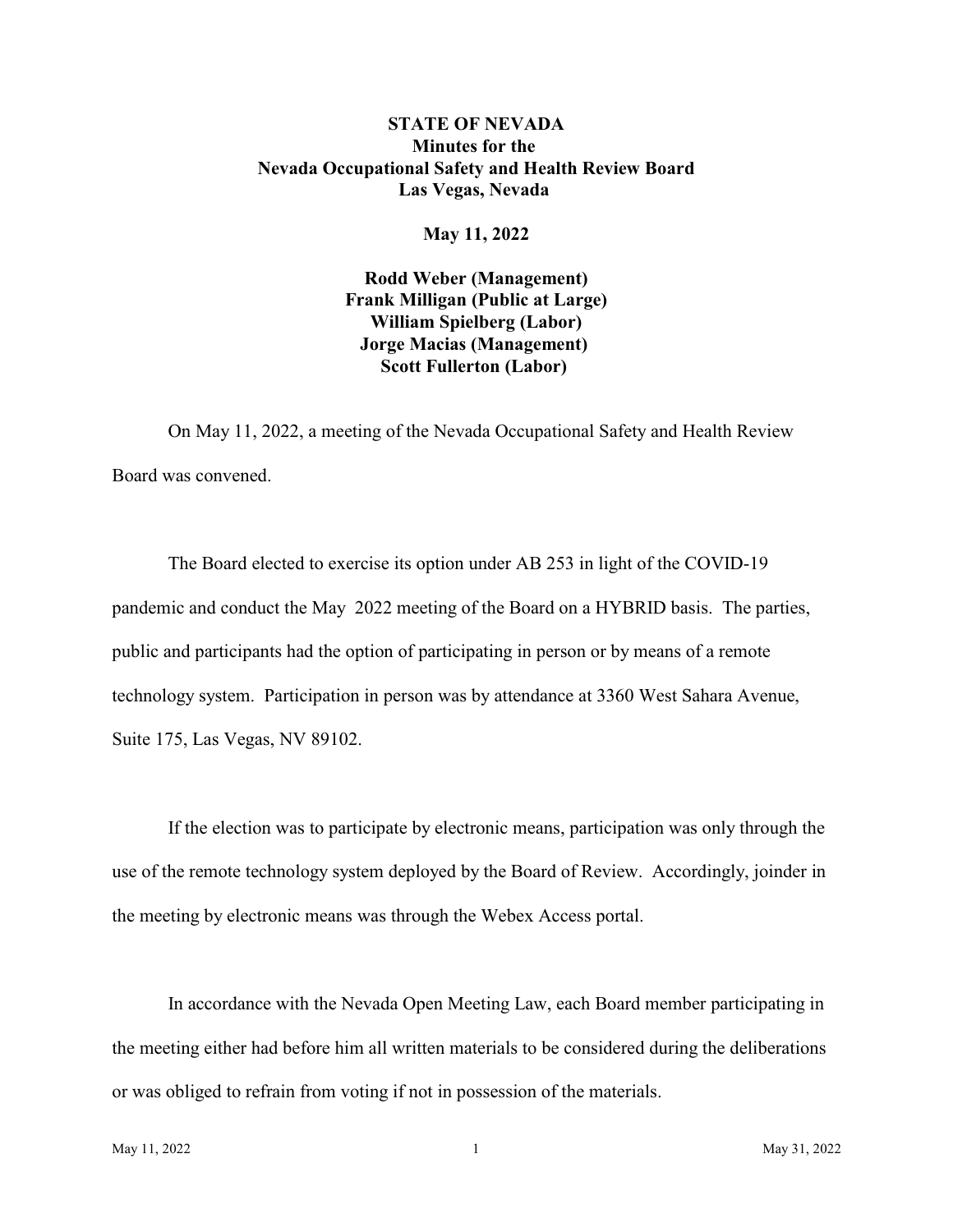Chairman Rodd Weber, called to order the Hybrid meeting of the Board of Review for the State of Nevada Occupational Safety and Health administration proceeding. The meeting originated from the State OSHA offices located at 3360 West Sahara Avenue, Suite 175, Las Vegas, NV 89102.

Chairman Rodd Weber called the meeting to order at approximately 9:02 a.m., on May 11, 2022.

## **1. Roll Call**.

Present by video was Chairman Rodd Weber, present in person were William Spielberg, Frank Milligan, Jorge Macias and Scott Fullerton. As all of the members participated in the meeting, including representatives of labor and management, a duly constituted quorum was present to conduct the business of the Board.

Also present by video was Board Legal Counsel, Charles R. Zeh, Esq., The Law Offices of Charles R. Zeh, Esq. Salli Ortiz, Esq., Division Counsel, Division of Industrial Relations, appeared personally.

The Notice of Meeting was duly provided under Chapter 618 of the Nevada Revised Statutes and in accordance with NRS Chapter 241 of the Nevada Open Meeting Law, as modified or amended through Governor Sisolak's Emergency Directives and AB 253. A copy of the Notice is attached to these Minutes and made a part hereof as though fully set forth herein.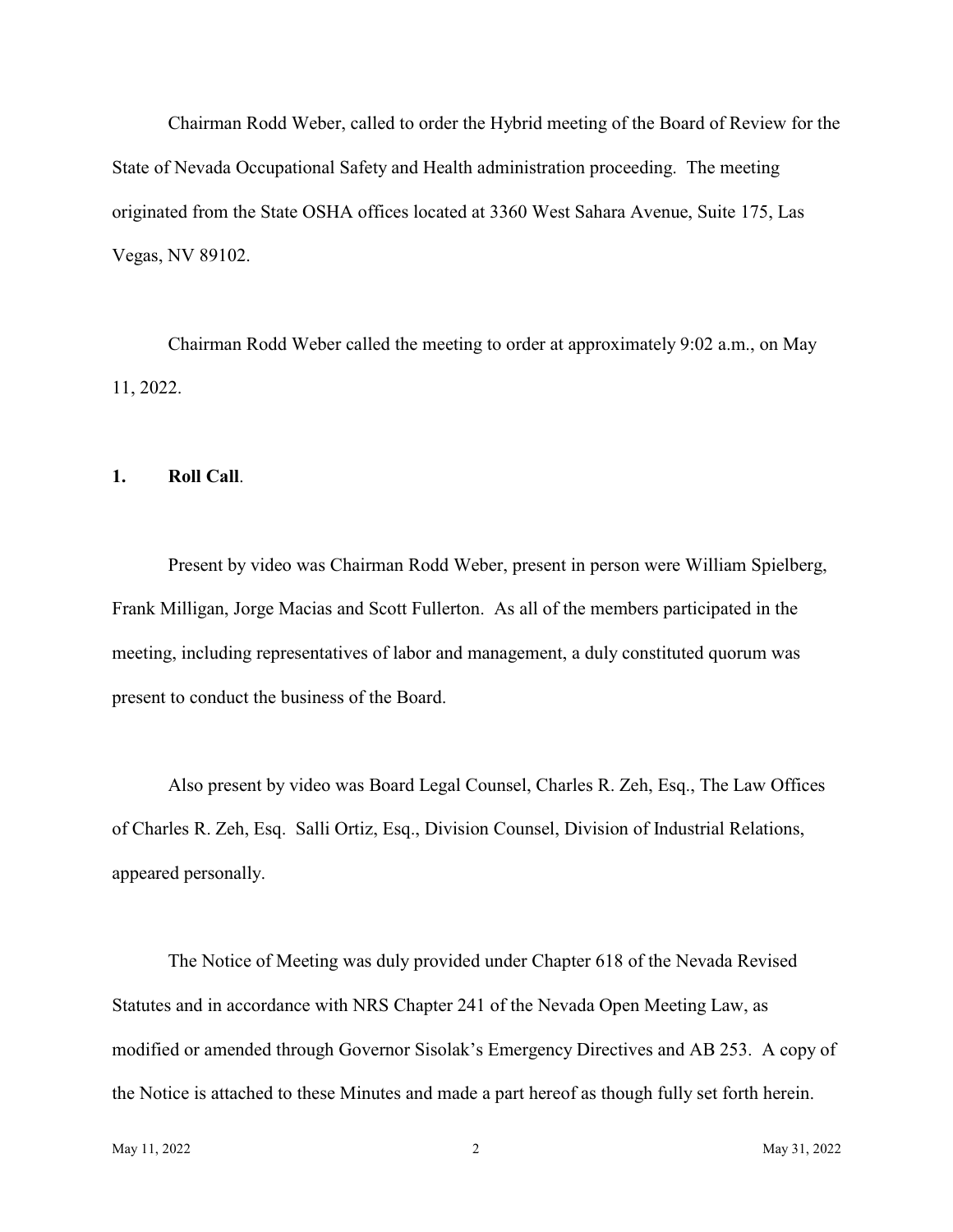Notice of the meeting was posted or published, electronically or otherwise, consistent with the requirements of the Nevada Open Meeting Law as amended by AB 253.

Notice was posted at the following locations:

The Law Offices of Charles R. Zeh, Esq.

50 West Liberty Street, Suite 950

Reno, Nevada 89501

Division of Industrial Relations 3360 West Sahara Avenue, Suite 175 Las Vegas, Nevada 89102

This Notice was also posted at the following website addresses:

State of Nevada, Department of Business and Industry, Industrial Relations (DIR) website at<http://dir.nv.gov/Meetings/Meetings>

Nevada Public Notices at<http://notice.nv.gov>

# **2. Public Comment.**

Chairman Weber called this item to be heard. There was no public comment either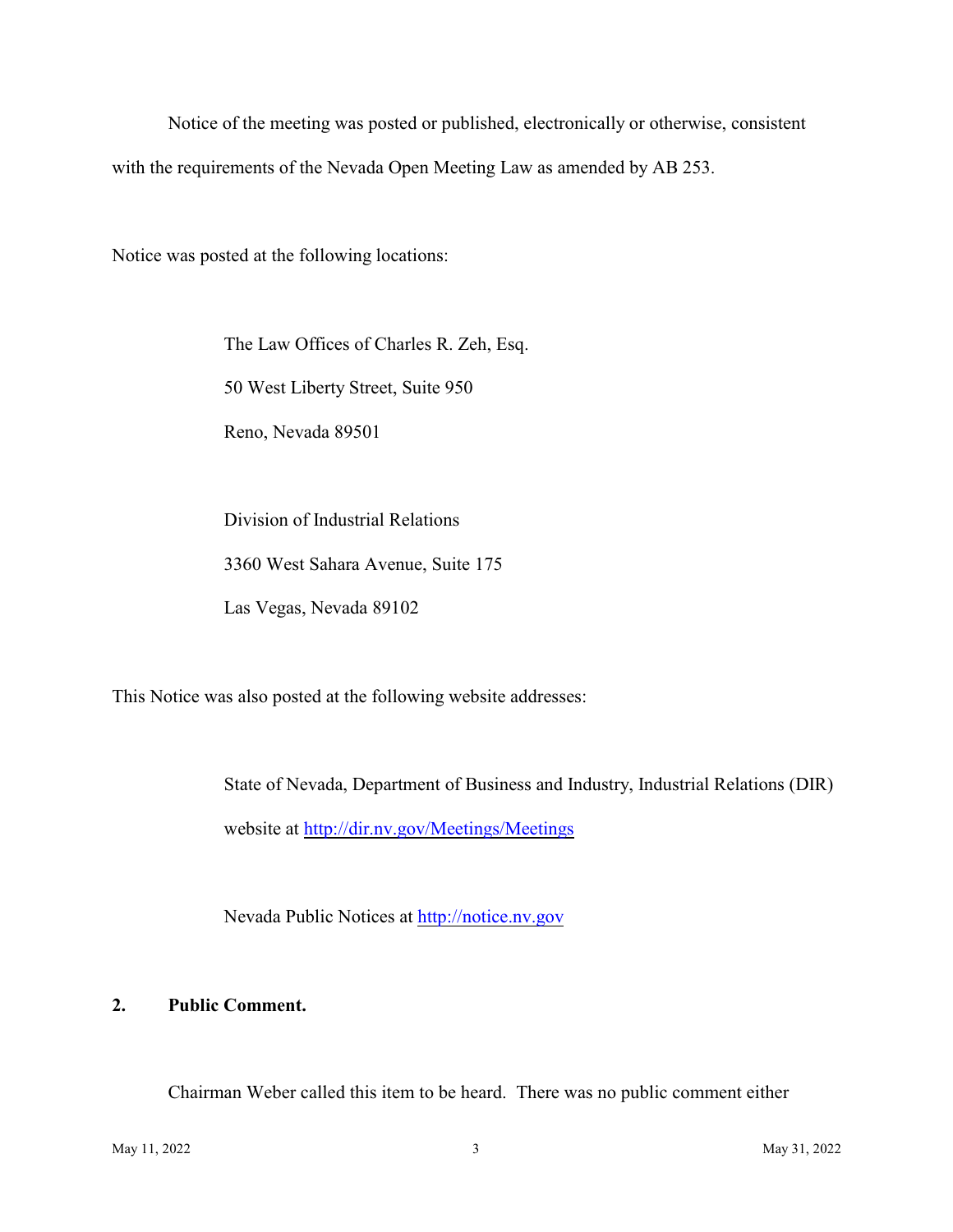expressed at the meeting and Board Counsel advised that his office had received no written public comment via electronic means, or otherwise, prior to the start of the meeting.

## **3. Contested Case Hearings.**

Chairman Weber called announced that all of the contested cases had been vacated for hearing on this date, except (g) Greystone Nevada LLC, Docket No. LV 21-2130. He, therefore, called this item to be heard. No on appeared at this time either in person or via electronic means. Therefore, Chairman Weber called Item 4 (a) to be heard.

- 4. Administrative Meeting:
	- (a) Approval of the previous Review Board meeting minutes of April 13/14, 2022.

It was moved by Scott Fullerton, seconded by William Speilberg, to approve the minutes as read. **Motion adopted.** 

### **Vote: 5-0**

- (b) Review contested case settlements, motions, draft decisions, or procedural issues pending on status report, for approval and issuance of final orders:
	- i. LV 2-2032, Helix Electric, Inc., a fatality.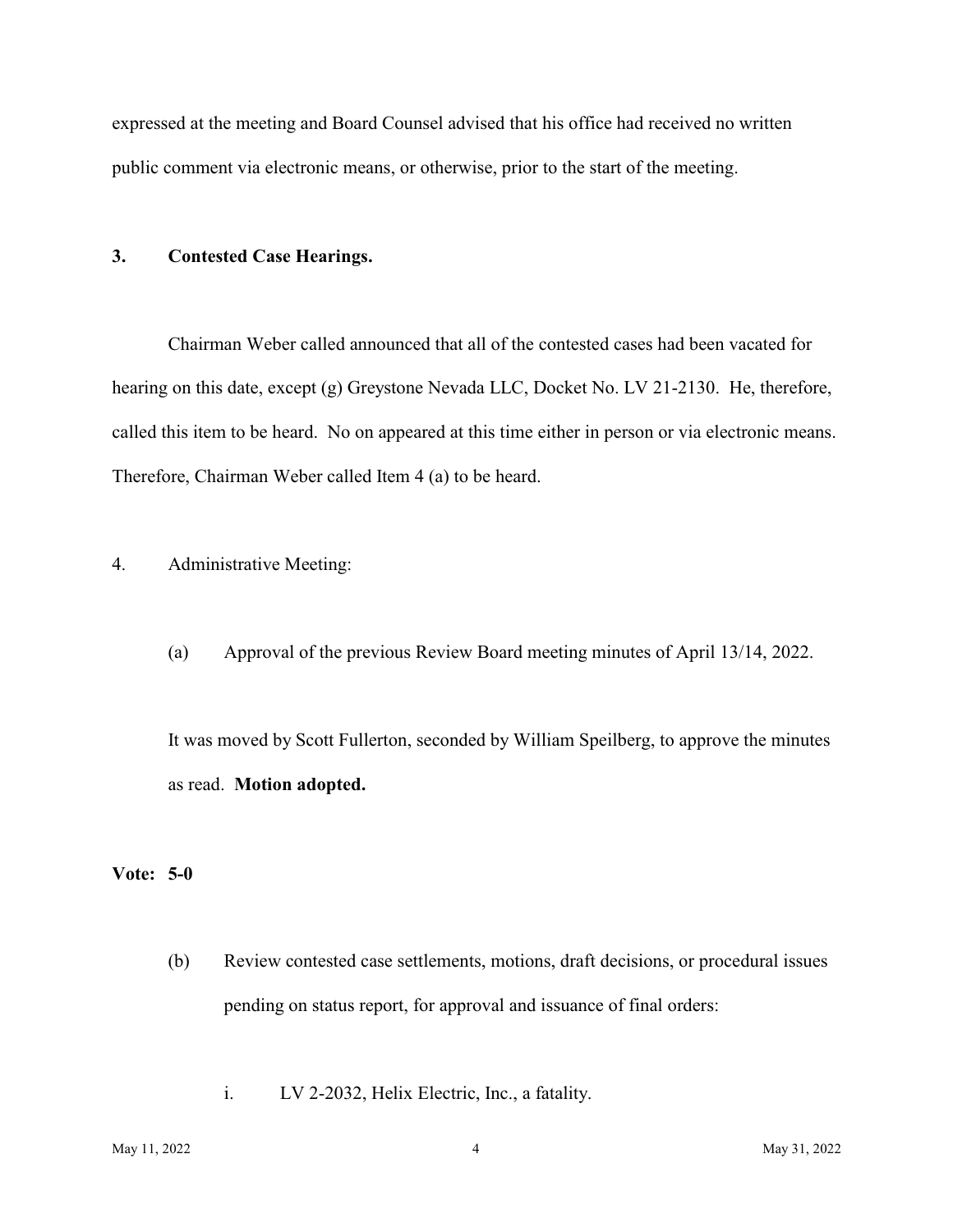Board Counsel read the proposed resolution and settlement into the record for this matter, for the Board to then decide whether to accept or reject the proposed disposition of the case. Jorge Macias advised that he would be abstaining from this case because the employer in this case was his employer, as well. It was moved by Frank Milligan, seconded Scott Fullerton, to accept the settlement as proposed by the parties in this matter. **Motion adopted.** 

### **Vote: 4-0-1. (Macias abstaining)**

At this time, David Selden, Esq., of Messner Reeves, LLP, appeared by electronic means advising that he had been present throughout but could not make contact electronically with the Board to establish his appearance. He is co-counsel with Julie A. Peace, Esq., on the Greystone Nevada, LLC matter. Mr. Selden explained that he had received a text message from his cocounsel advising that Greystone Nevada, LLC, will accept the counteroffer from the State to settle this case. Ms. Ortiz, counsel for the State on Greystone Nevada, LLC, Docket No. LV 21- 2130, matter advised that Greystone had accepted the State's counteroffer, thereby, confirming Mr. Selden's representation that this matter was settled.

The matter having been settled, it was removed from the contested docket for this date. Mr. Selden stated further that Greystone Nevada, LLC, was an affiliate of Lennar Homebuilders, a homebuilding company that constructs homes throughout the country. Lennar Homebuilders has an excellent safety record and has devoted considerable resources to sound safety practices. He thanked the State for its professionalism in this matter. And then he excused himself from further participation in this matter. In light of the accepted settlement of the case, Board May 11, 2022  $\sqrt{5}$  May 31, 2022  $\sqrt{2}$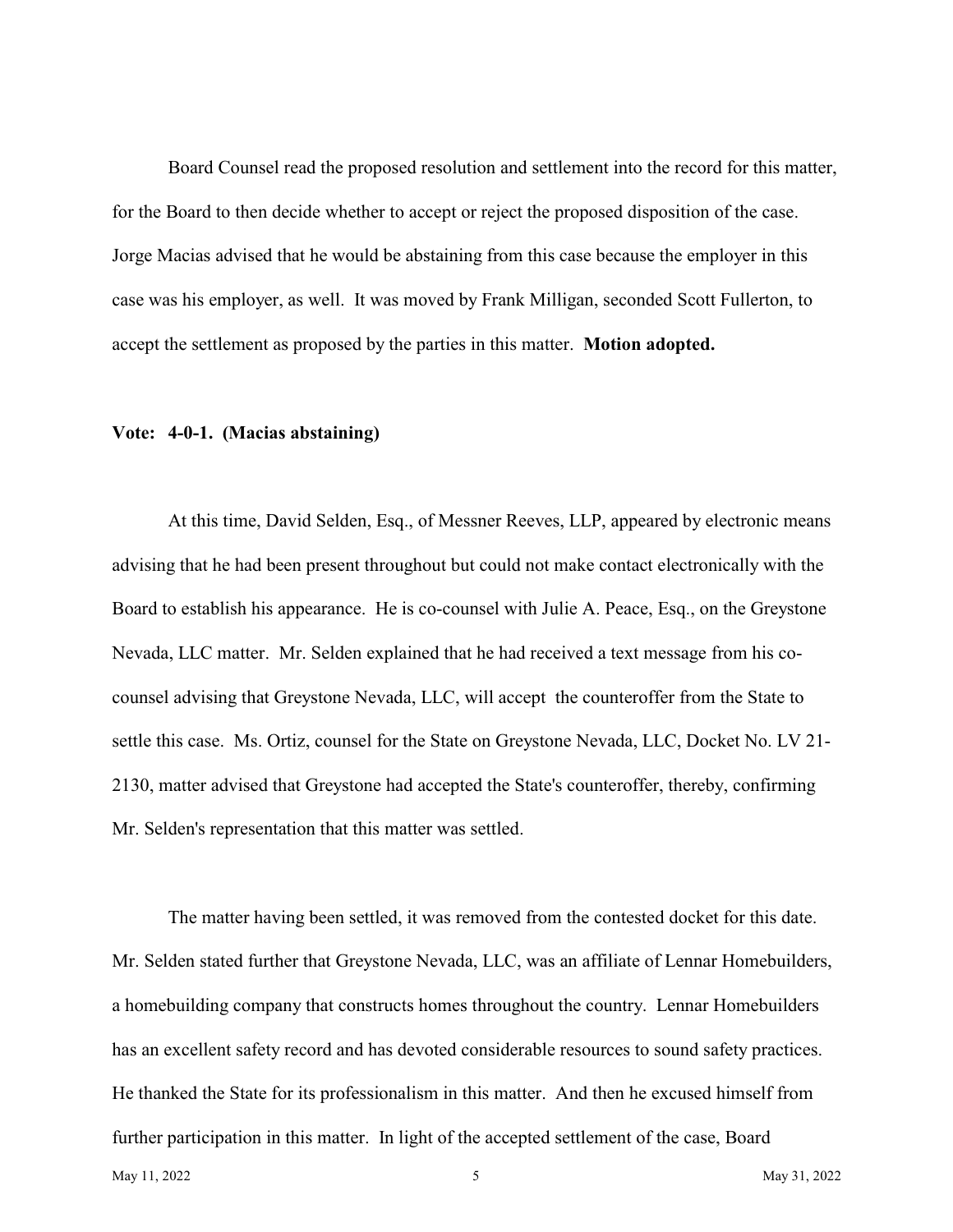Chairman then moved back to the Administrative portion of the Agenda for this date calling next to be heard under the Administrative Meeting 4(b)(ii).

> ii. LV 21-1059, New Castle, LLC fka New Castle Corp., dba Excalibur Hotel and Casino.

Board Counsel read the proposed settlement into the record. The Board considered it the proposed settlement and upon a motion of William Speilberg, seconded by Frank Milligan, moved to approve the settlement as presented. **Motion adopted.** 

**Vote: 5-0.** 

iii. RNO 21-2016, LSP Products Group, Inc.

Board Counsel presented the settlement proposal to the Board and upon a motion of Frank Milligan, seconded by Scott Fullerton, moved to approve the settlement as presented. **Motion adopted.** 

**Vote: 5-0.** 

iv. RNO 21-2078, Eureka Hospitality Management, Inc., Jeffrey J. Bartley dba Eureka Gold Country Inn.

Board Counsel presented the proposed settlement to the Board. It was moved by Scott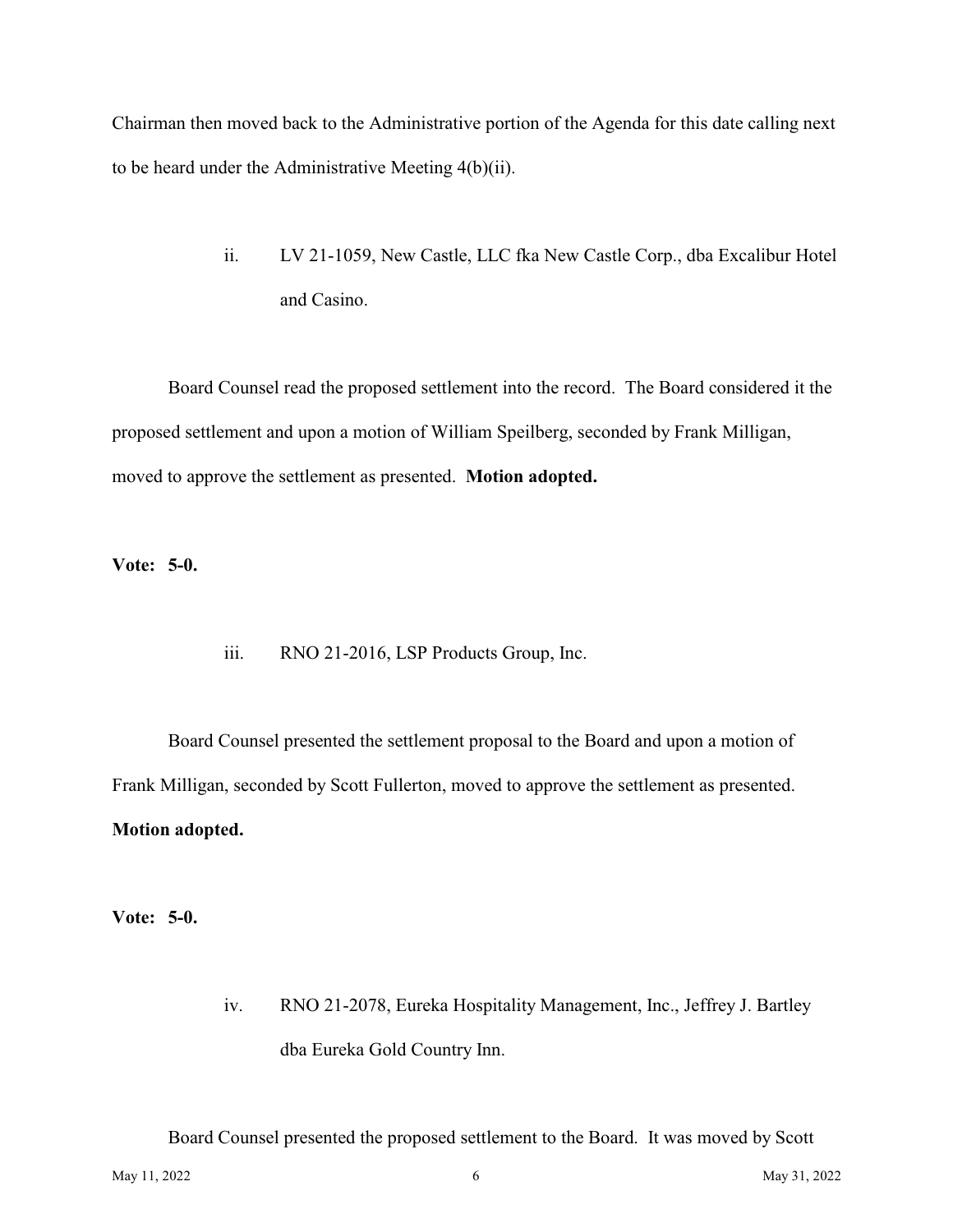Fullerton, seconded by Frank Milligan, to approve the settlement as presented. **Motion adopted.** 

**Vote: 5-0.** 

Chairman Weber then called Item 4(c) General administration and/or procedural issues.

i. General Matters of import to Board members.

There was no discussion under this item.

ii. Old and New Business.

There was no discussion under this item.

iii. Discussion of the Board's Status Report.

As evidenced by the four old cases that were reviewed and approved on this date, Board Counsel reported that progress is being made on working down the older cases that had been pending. There will be another six cases, old cases for review and approval on settlement at the June meeting of the Board in Reno.

iv. Consider Whether to Increase the Number of Monthly Hearings.

A discussion took place about the need to add an additional day of meetings by the Board May 11, 2022  $\sqrt{7}$  May 31, 2022 May 31, 2022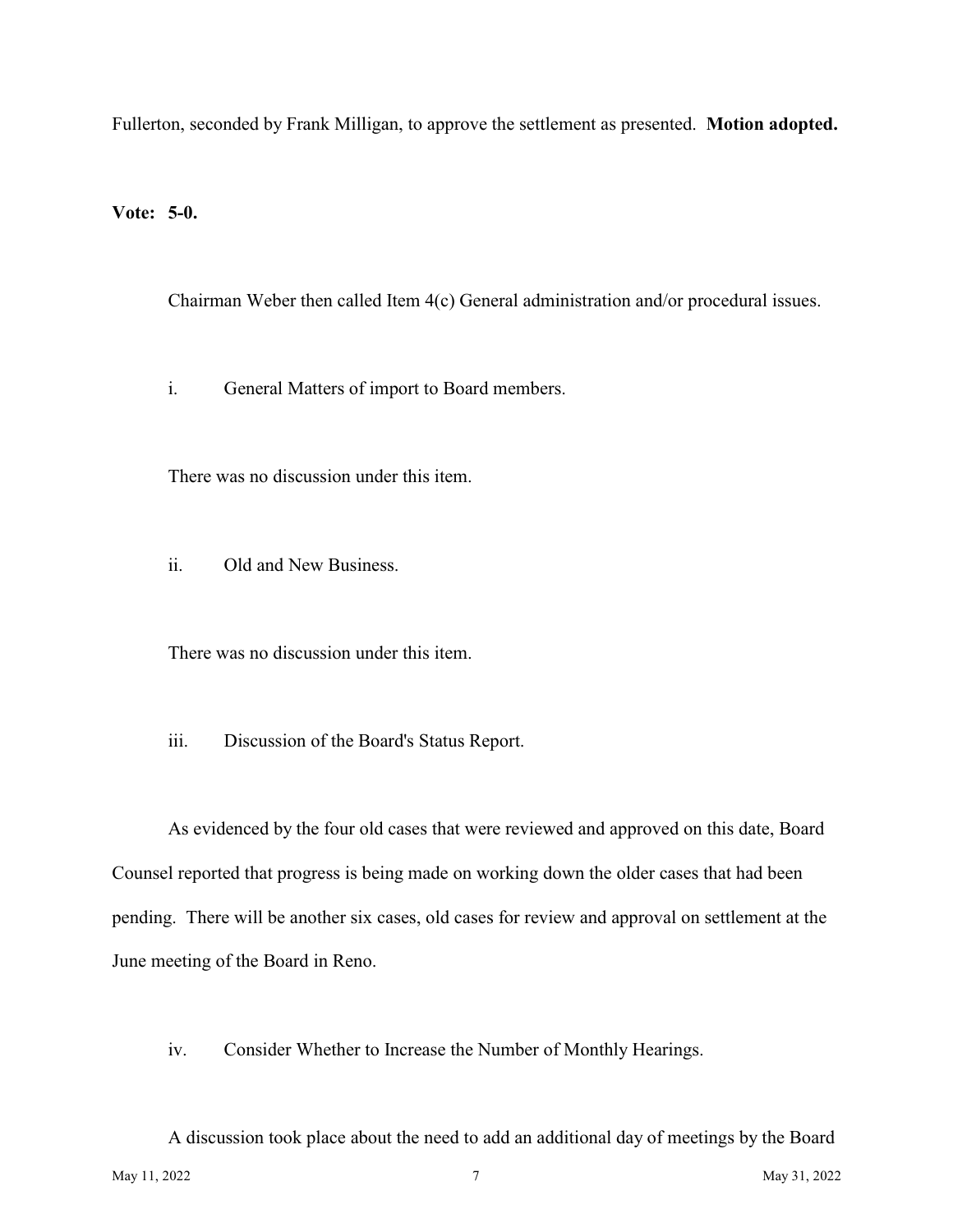each month in order to get a handle on back log of cases. Board Counsel advised that it might be premature to do that at this time because there has been a drop off in new cases to be heard so, therefore, the ending of July and August and possibly September, those dates could be used to consider additional older cases for review and approval of cases to make a dent in the back log of old pending cases. The Board agreed that the discussion of adding an additional day or two each month to consider older cases might be premature and tabled the discussion.

Chairman Weber then called Item 5 to be heard, Public Comment. There was no public comment offered at the meeting and no additional public comment had been received by Board Counsel's office during the course of this meeting.

### 6. Adjournment.

Chairman Weber called this matter to be heard. Ms. Ortiz pointed out to the Board that there was still the Oral Argument in the Panasonic case and the status hearing in the Las Vegas Dragon Hotel case on the Board's Agenda for 1:30 p.m. on this date. As these matters were on the Agenda for this date, Ms. Ortiz thought that it would be premature to adjourn the meeting until these matters were heard this afternoon. The motion to adjourn by Frank Milligan was accordingly withdrawn. The Board recessed until 1:20 p.m., this afternoon.

Continuation of the Board of Review hearing for May 11, 2022 and if necessary May 12, 2022. The Board reconvened at 1:20 p.m., on May 11, 2022. No business was conducted as the Board awaited the 1:30 p.m. hour, at which time oral argument was to be heard on the pending motions.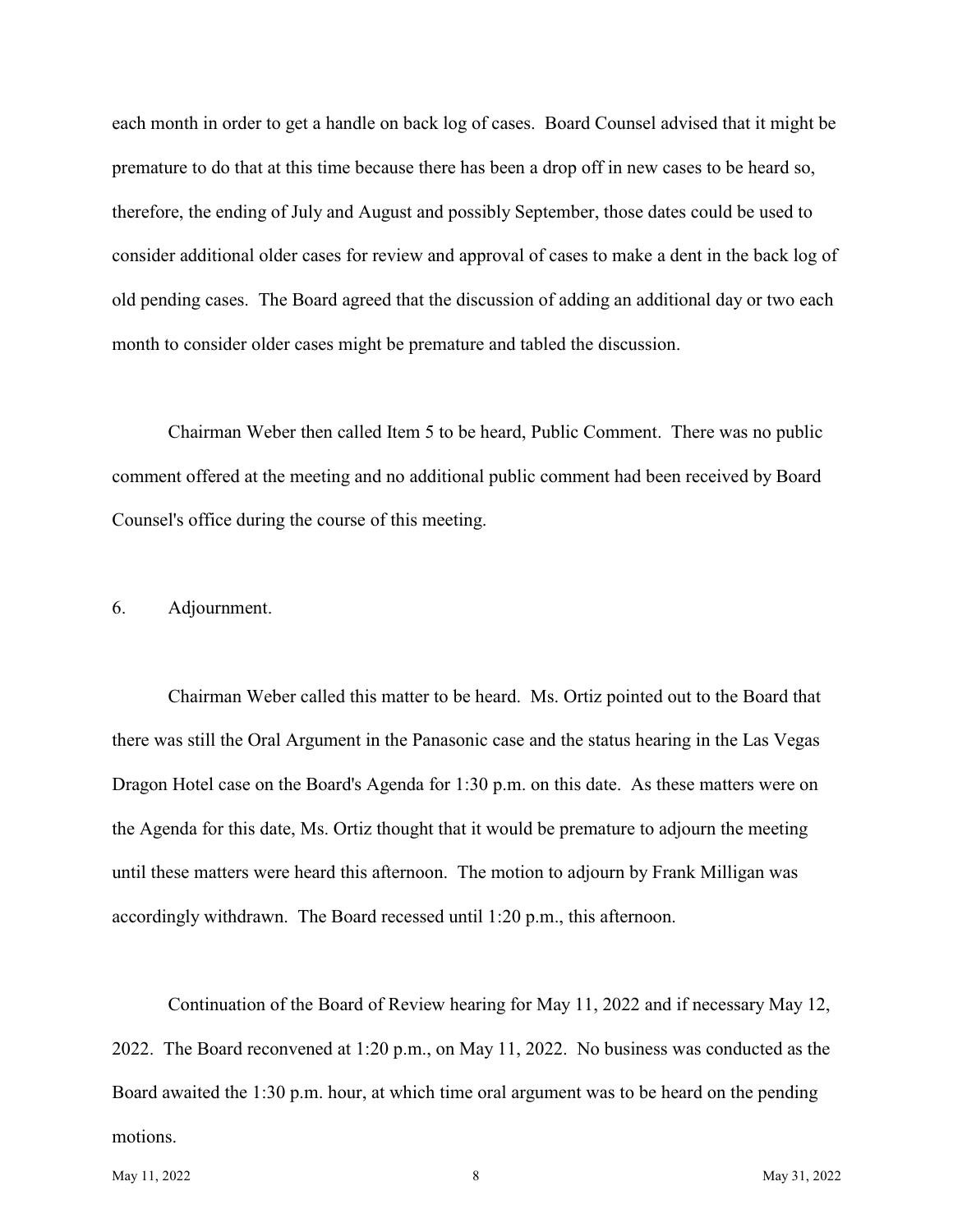At 1:30 p.m., Chairman Weber called roll call. Those members present at the State's offices were Vice-Chairman, William Speilberg, and members Frank Milligan, Jorge Macias and Scott Fullerton. Also present for the Board meeting by electronic means was Board Chairman Rodd Weber. Present also by electronic means was Board Legal Counsel Charles R. Zeh, Esq., The Law Offices of Charles R. Zeh, Esq. Salli Ortiz, Esq., Division Counsel appeared personally at the State offices on behalf of the Complainant in these matters.

Board Chairman called for Public Comment. There was no Public Comment either electronically through Board Counsel's office or at the hearing.

Chairman Weber then called to be heard the motion to take depositions filed by Panasonic Corporation of North America, Docket No. RNO 22-2138. This matter was scheduled to be heard for one hour upon Respondent's motion to take two depositions. Micah Dickie, Esq., appeared on behalf of the Respondent and movant in this matter. Salli Ortiz, Esq., appeared on behalf of the State, the Complainant and responding party. The Board allowed one hour for oral argument, half an hour each side, with each party given the option to reserve some of their time for rebuttal. Mr. Dickie went first as the movant acknowledging that special circumstances are required before depositions may be conducted by a party. It was Mr. Dickie's position, however, that special circumstances existed to allow the Respondent to take the deposition of two witnesses. They are potential witnesses on behalf of the State in this matter. He felt it would be extremely prejudicial, counter productive and un-economical if Respondent was not allowed to depose the two witness, that the Respondent would like to depose. Those witnesses were Jared Mitchell and Joe Reeds.

May 11, 2022 **May 31, 2022 May 31, 2022 May 31, 2022 May 31, 2022**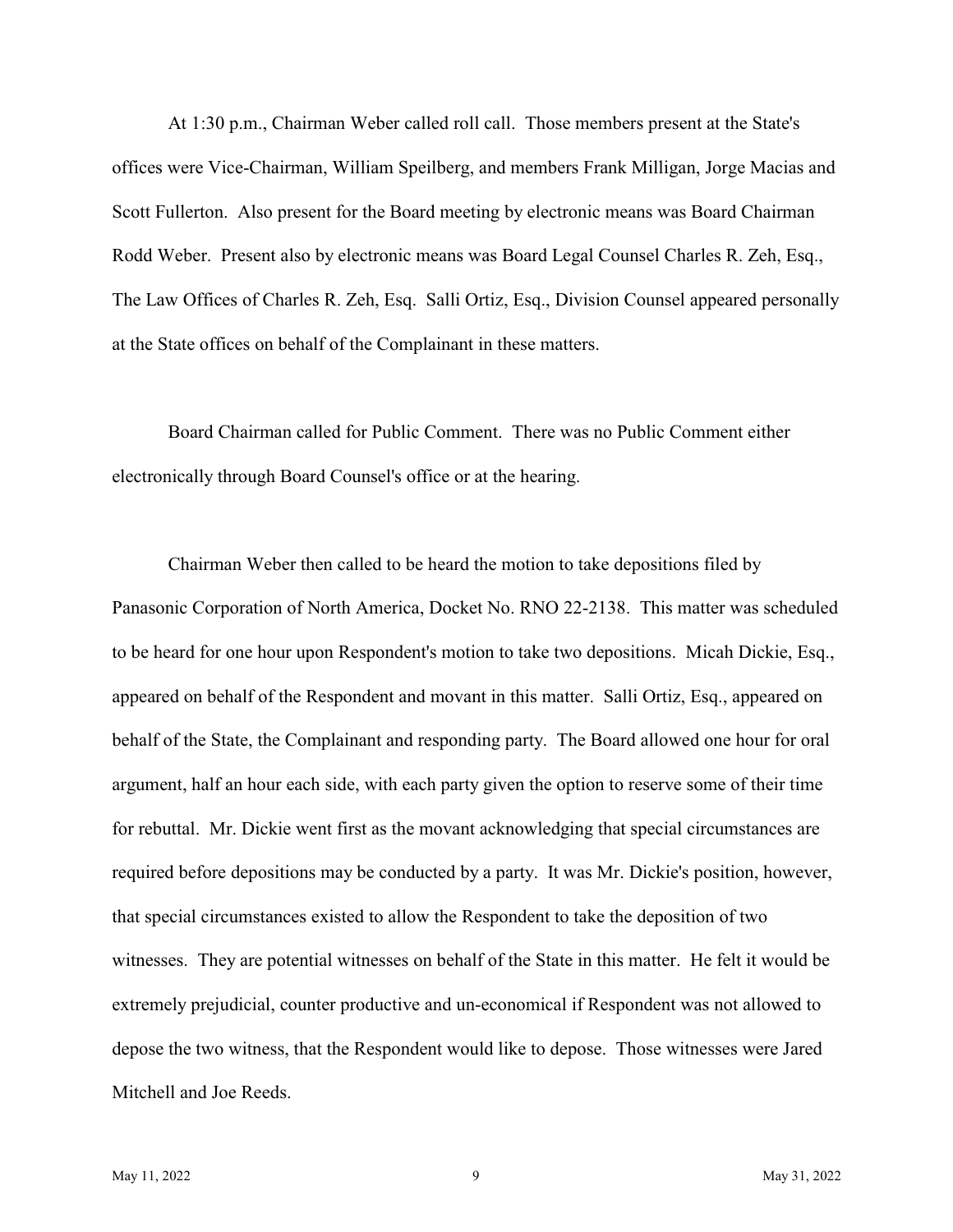Ms. Ortiz then argued against the motion, stating that special circumstances are required before a party may take depositions in matters before the Board. Board counsel quoted for the Board NAC 618.797(1), which is the controlling regulation for taking depositions. There it states: "Except by special order of the Board, discovery depositions of parties, interveners or witnesses are not allowed." In Board Counsel's opinion as a matter of law, special circumstances are required before a party may take the deposition in a case pending before the Board. Jared Mitchell and Joe Reeds were the two individuals sought to be deposed by Respondent.

The Board took the matter under deliberation. After discussion, it was moved Scott Fullerton, seconded by Frank Milligan, to deny the motion to take depositions. **Motion adopted.** 

#### **Vote: 5-0.**

After a brief delay, the Board was able to locate counsel for Las Vegas Dragon Hotel, LLC, dba Alpine Hotel, Docket No. LV 21-2094, in order to commence at approximately 2:10 p.m., a hearing on the Respondent's status report in the Las Vegas Dragon case. Steven P. Jaffe, Esq. and Taylor R. Anderson, Esq., of Hall, Jaffe & Clayton, LLP, appeared on behalf of the Respondent. Salli Ortiz, Esq., Division Counsel, appeared on behalf of the State.

The status conference was called by the Board, as this matter arises out of a fire resulting in the death of six individuals, including one employee of Respondent, the Las Vegas Dragon Hotel. Civil litigation is pending and criminal charges have been brought against Adolfo Orozco Garcia arising out of the fire and the incident which, thus, also gives rise to these charges before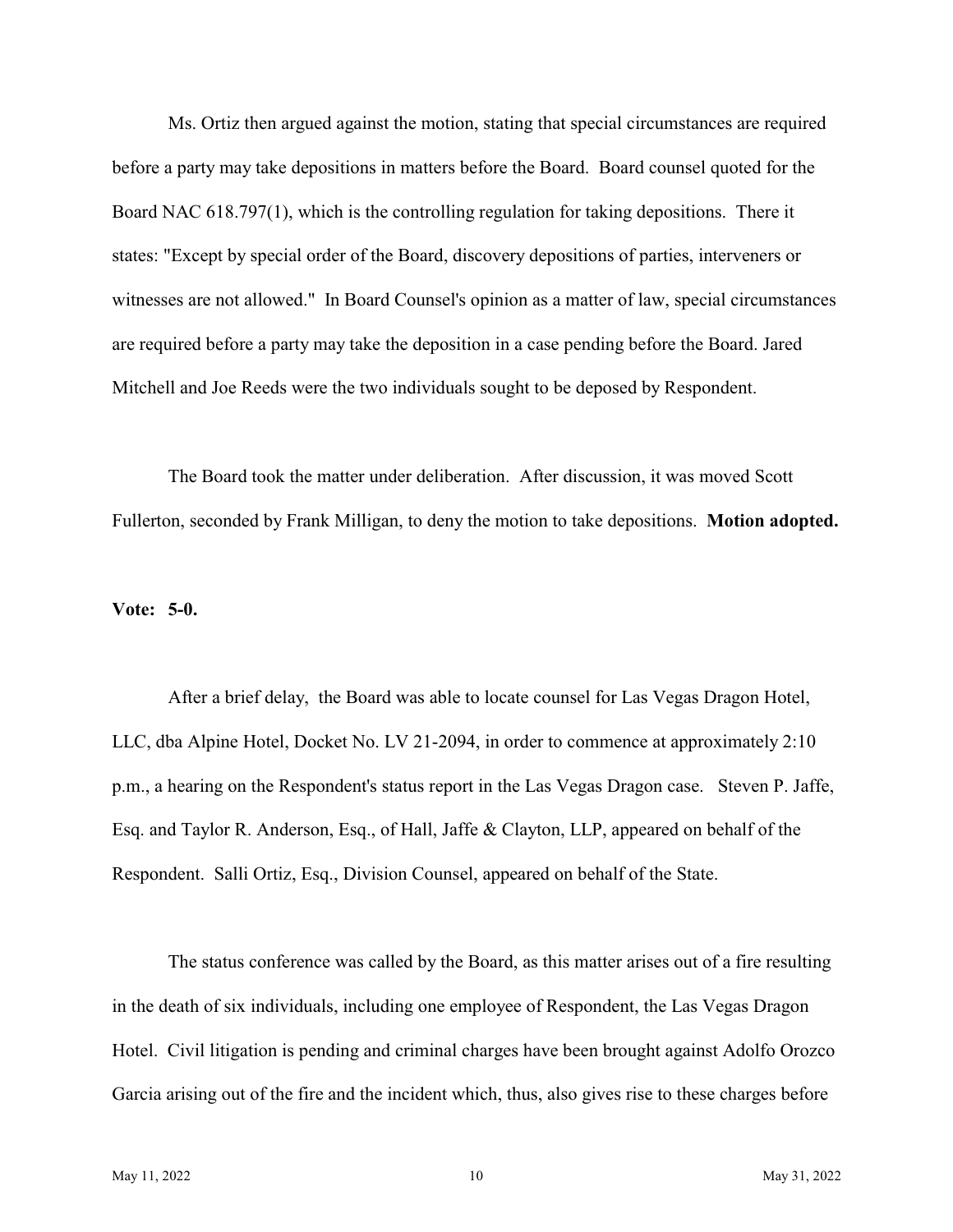the OSH Board. This case was first filed on November 10, 2020. The case has been pending now for approximately one and a half years, with no prospect at the moment for when the matter can be heard. The Board is facing, without additional information, an indefinite series of continuances in derogation of the Board's interest in moving cases along and having them heard in a timely manner.

Mr. Jaffe spoke first on behalf of the Respondent, advising the Board that there is serious civil litigation arising out of the same transaction or occurrence, namely, the fire, that also gave rise to the OSHA claims against the Respondent. Mr. Jaffe stated that criminal charges are also pending against Mr. Orozco on the same conduct giving rise to the OSHA matter. Based upon Fifth Amendment self-incrimination grounds, Mr. Jaffe wanted this case continued indefinitely. He also wanted the matter continued at least through the fall as a result of the criminal matter. He stated that there was mediation scheduled in the civil case in July 2022. Board Counsel pointed out that he knew of no authority for the Board to continue matters indefinitely because of the possibility that civil litigation may arise out of the same transaction or occurrence giving rise to an OSHA proceeding.

Board Counsel pressed Mr. Jaffe on the criminal side, wherein Mr. Jaffe stated on the record that if Mr. Orozco were called to testify in the OSHA matter, his testimony would be critical to Respondent's defense of the OSHA citations. Therefore, if Mr. Orozco exercised his Fifth Amendment rights against self incrimination and did not testify on the matter before the Board, Respondent's defense would be substantially compromised. Ms. Ortiz expressed no opinion on this matter, not objecting if the matter were to be continued.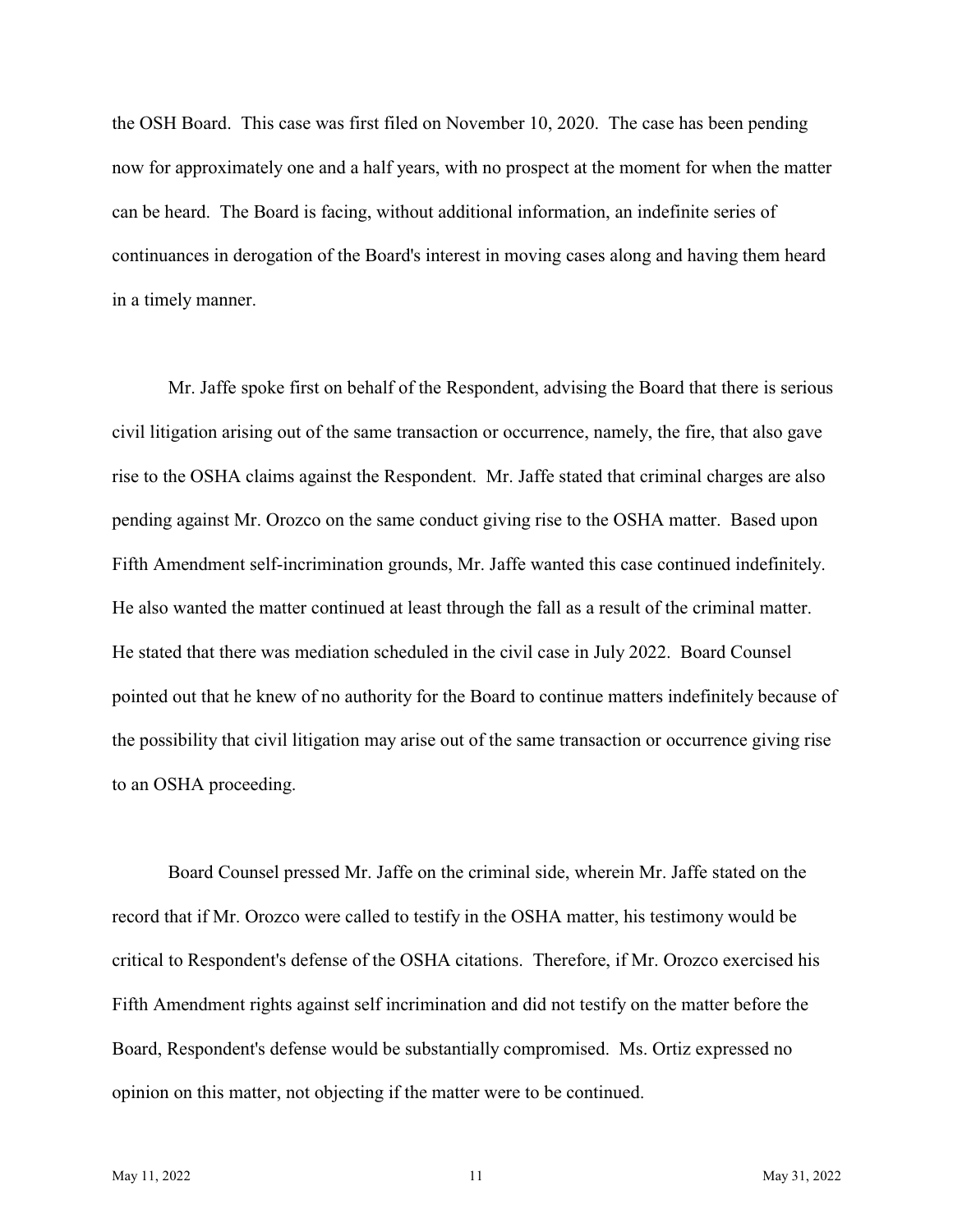The Board deliberated. It was initially moved by Scott Fullerton, seconded by William Spielberg, to continue this case on the merits until August 2022 and to provide quarterly report then for the Board to consider.

Board Counsel clarified that this motion was not predicated upon its concern for the corresponding civil case, as a grounds for continuing the matter, given that nearly every OSHA case has a civil litigation side to it which would delay nearly every case before the Board. This could not be grounds for continuing a case, as a general proposition. Pending the vote on this motion, Frank Milligan stated that he had a problem continuing this case for reasons related to companion civil-side litigation. The Fullerton motion, then, failed in a vote of 0 in favor and 5 against. Frank Milligan then moved to set this case for hearing a 9:00 a.m., on August 10, 2022, and that if Respondent, Las Vegas Dragon Hotel, LLC, wanted a continuance at that time, any such motion must be made on or before August 3, 2022. Jorge Macias seconded the motion. **Motion adopted.** 

**Vote: 5-0.** 

This concluded the hearings scheduled on the Agenda for this date.

Public Comment. Board Chairman called for Public Comment. There was no public comment originating at the meeting nor via electronic means through Board Counsel's office.

**Adjournment.** Board Chairman called this matter to be adjourned. It was moved by Frank